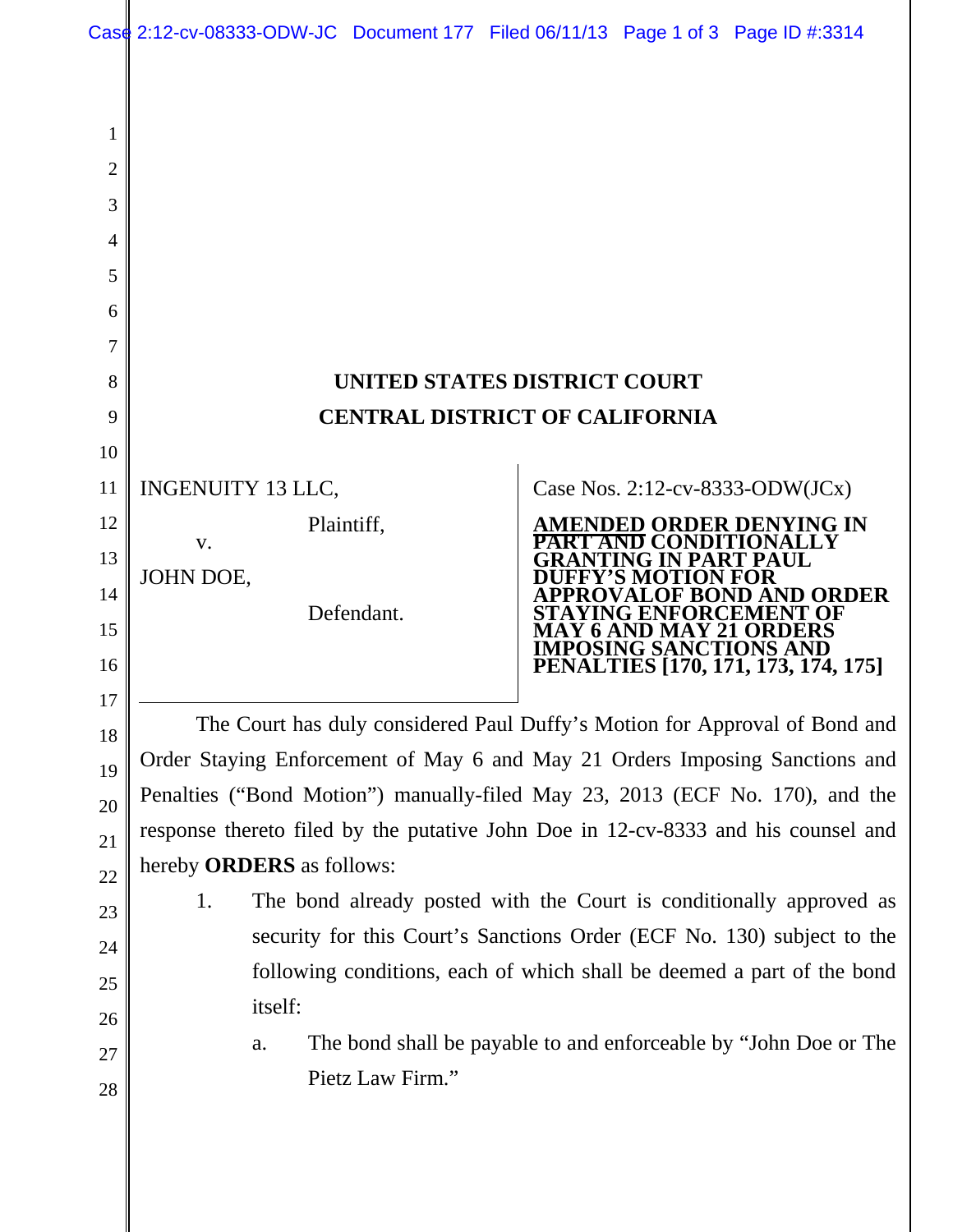1

2

3

4

5

6

7

8

9

10

11

12

13

14

15

16

17

18

19

20

21

22

23

24

25

26

27

28

- b. The bond is made joint and several and may be executed upon if any of the parties to the bond fails to reverse the monetary portion of this Court's Sanctions Order (ECF No. 130) on appeal as to him or it. In other words, if the fee award survives as against any party, the bond may be executed upon even if other parties prevail on appeal.
- c. The Prenda parties, as well as the surety, are estopped from arguing in any Court other than this one that execution on the bond should be stayed, avoided or otherwise forestalled. This expressly includes an attempt to circumvent execution of the bond through bankruptcy proceedings. The only valid reason to prohibit executing on the instant bond (as amended) should be if all of the Prenda parties prevail on the monetary portion of all of their appeals, as determined by this Court.
	- d. The surety, and each Prenda party relying upon the bond for security shall execute and acknowledgment recognizing the validity of these conditions. Any party who fails to execute and file such an acknowledgment on the docket within 7 days shall be deemed in violation of this Court's order.
- 2. Further, the Prenda parties shall be required to post an additional bond in the amount of \$135,933.66 (which is the \$237,583.66 total, minus the \$101,650.00 bond that the Prenda parties other than Mr. Gibbs have already posted) to cover costs on appeal, which includes attorney's fees since the underlying case is a copyright case. *Azizian v. Federated Dep't Stores, Inc.*, 499 F.3d 950, 958 (9th Cir. 2007). The additional bond shall be subject to all the same conditions as the bond noted above. Failure to post the additional bond within 14 days shall result in the imposition of additional sanctions.